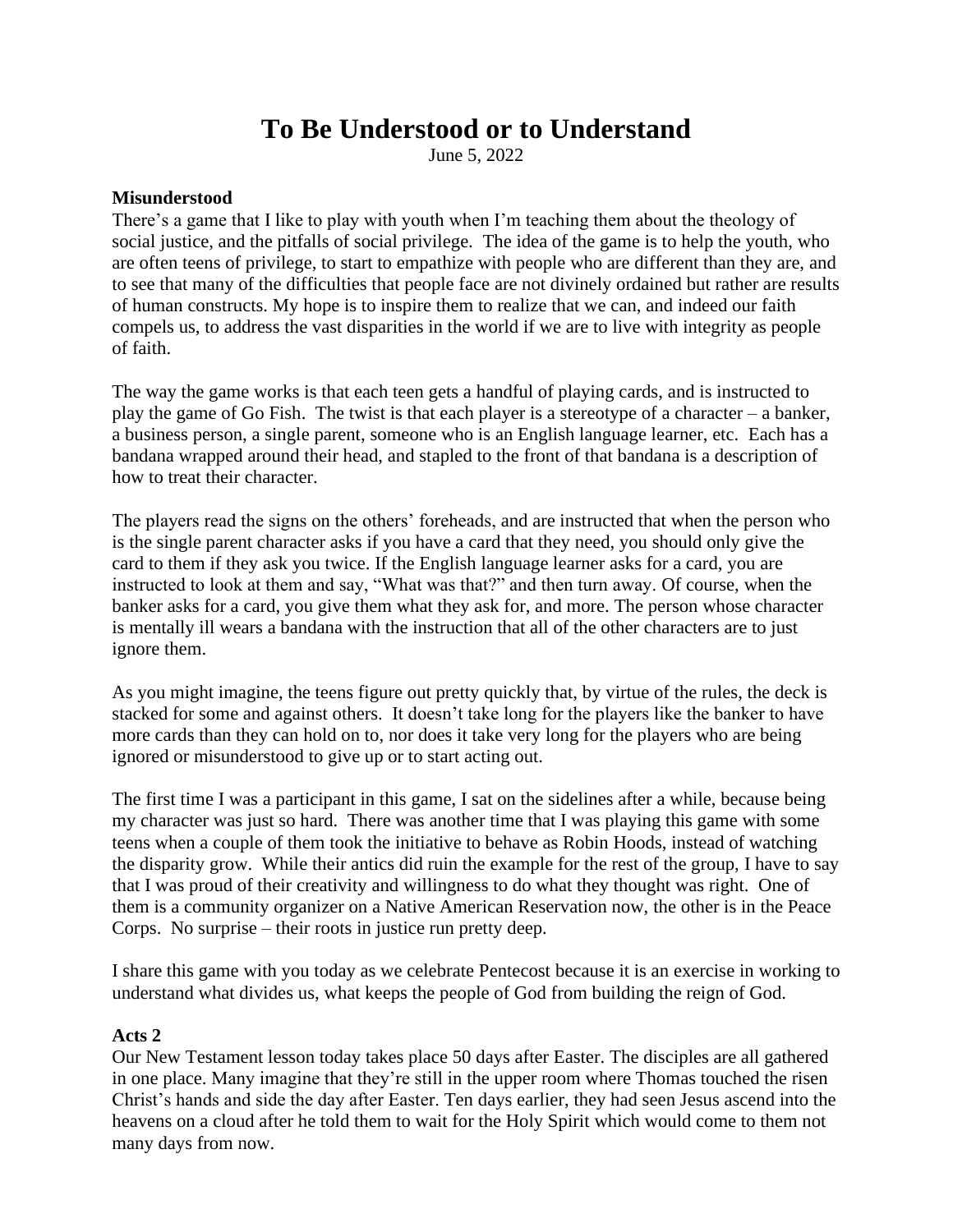They're gathered together, waiting for the Holy Spirit, and they hear a sound like a tornado, flames appear among them and rest on them but don't consume them, and then we get to the part of today's passage where I'd like to spend our time today: they speak and all of the people gathered in Jerusalem for Pentecost, people from every corner of the Jewish world, are able to understand.

#### **A Miracle of Speaking or a Miracle of Hearing?**

There's a gay, Chinese-American, Episcopal priest by the name of Eric Law who loves to process this passage with people when he's leading workshops on diversity in the church. He asks folks whether this is a miracle of speaking or a miracle of hearing? Most of the time, because he's presenting to pastors and scripture scholars, people scramble to look at the text again, try to engage our exegetical skills to see what he's trying to get at, but the text is ambiguous. It says that the disciples speak and those gathered hear.

Reverend Law then explains that, in his experience, people from a dominating culture usually say this is a miracle of speaking, that the disciples' being able to share a message in a way that all gathered can understand is what's miraculous. Conversely, people from Asian and other cultures in which collectivism is more highly valued tend to say this is a miracle of hearing, that the crowd being able to hear what the disciples are saying and understand is what's miraculous.

All of this may seem rather pedantic – who cares, really? Except, asking the question of whether Pentecost is a miracle of the mouth or a miracle of the ear really gets at is whether the person answering is more focused on being understood or understanding. That's where my prayer this week is leading me to draw your attention this week: which is your default – to seek to be understood or to seek to understand? I'll tell you that an overwhelming number of the couples who come to me for counseling, one, if not both parties, is so focused on being understood that understanding has lost its priority.

#### **Conclusion**

Of course, it doesn't need to be an either/or answer. Indeed, the ambiguity of the scripture text lends itself to the interpretation that BOTH the speaking and the hearing are actions of the Holy Spirit. Many of you are familiar with the Prayer of St. Francis. We actually proclaimed it for all involved in the war in Ukraine as our Benediction throughout the season of Lent. The initial verses are so memorable:

Lord, make me an instrument of your peace. Where there is hatred let me sow your love.

But as with all things that go on for very long (including sermons), people often miss the part that comes later. In the second stanza, we pray:

O divine master grant that I may not so much seek to be consoled as to console; to be understood as to understand. To be understood as to understand.

Friends, I'd like to suggest to you today that so many of our problems today that seem to be at an impasse, problems in our relationships, problems with gun violence and war and book banning, include a substantial focus on being understood and not enough of a commitment to working to